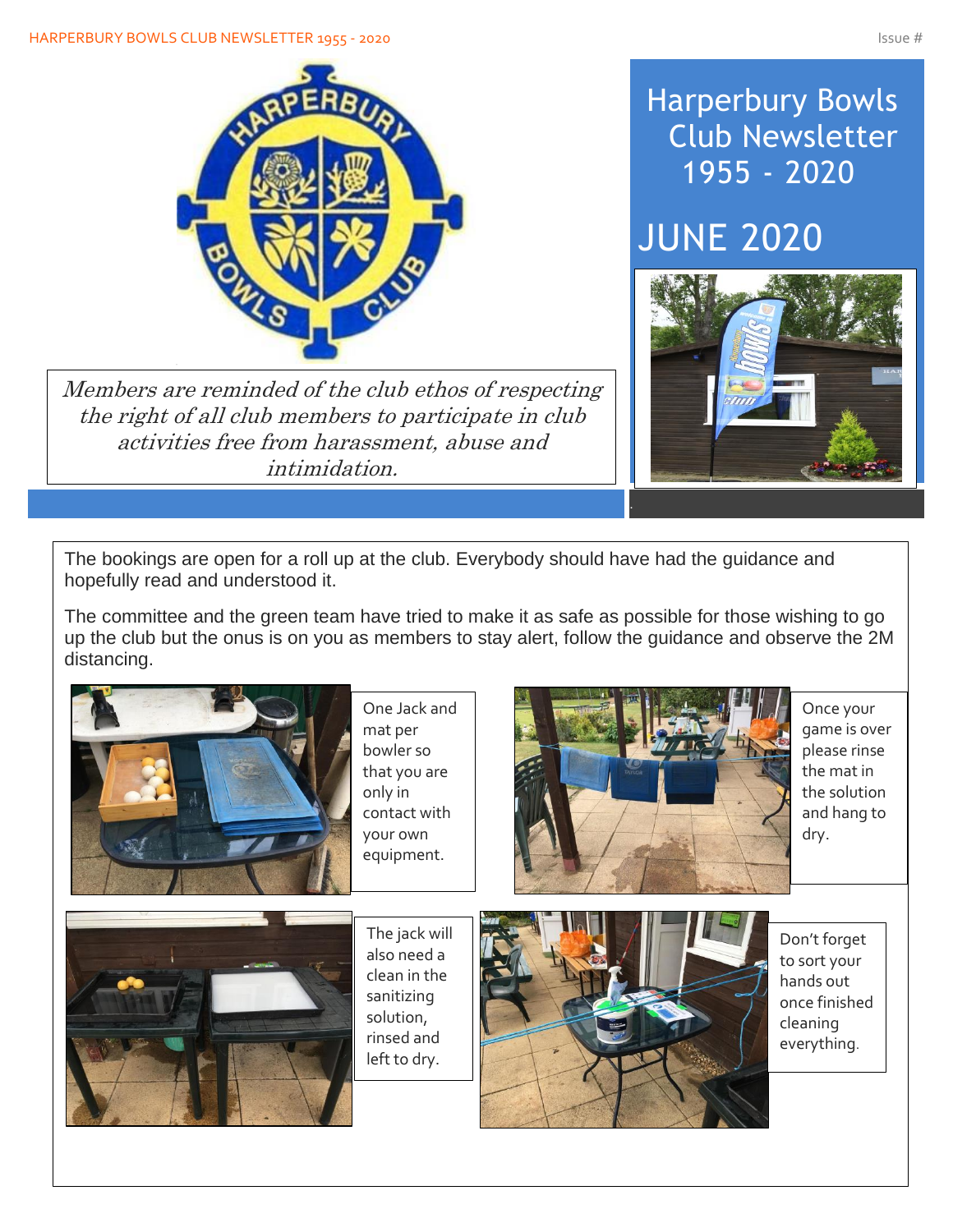#### **Committee News.**

The committee have been working hard in the lock down working on the club's guidance. We have been working out how to keep members safe looking at the Governments guidance and Bowls England's advice. The committee acknowledge that some members will want to use the green for a roll up and have sent the guidance out to all members. Please contact Debbie if you have not received it.

The bookings for a rink are made over the phone to Dave or Debbie Trollope on the land line first 01727 821287 or on Dave's mobile if don't want to leave a message on the land line - 07947833492. You can book on the day you want to bowl or the day before if watching the weather. But no sooner than 48 hours before the day you want to bowl. So if looking to bowl on Weds call us Monday, Tues or Weds to book a rink.

There will be a committee member there to see you in and support you on your first visit to the club. The sheds and club are off limits unless you need to use the bathroom. There are cleaning instructions should this need arise as everything in the toilet will need sanitizing.

The green is bowling a bit heavy at the moment so please have the SHORTEST jack length to protect it until it speeds up a bit.

We appreciate our guidance might appear to be very stringent at the moment but it is for your safety and it will be reviewed on a regular basis. Little steps forward…….

**Other news………** The club has had a new roof courtesy of Bloor homes and the working party will be replacing the guttering hopefully in the next few days.

#### **Gardeners**

The committee appreciate that members will also be keen to get up and sort their gardens out. At the moment, with the exception of the green team or working party where necessary, ONLY those who have a rink booked should be up the club

If you would like to go up and attend your garden please contact Dave or Debbie to find out the best time to go.



We do ask for your understanding and support as we start the process of welcoming some bowlers back up the club for a roll up.

If anyone 'takes a chance' and drops in up the club to see if they can bowl or see who is there for a chat they will be asked to return home by a committee member. At this moment in time we need a tight control on who is up the club to maintain safety and social distancing. As mentioned these guidelines are in place for your safety. Most of the club members are in the age group where there is an increased risk. The guidance will be reviewed regularily once we see how it goes with these first tiny steps forward.

Update…. Marj Luker gave us an update on how Joan Tester has been doing. Marj said that she has up and down days like us all. Joan has been living with her son Ray for a few weeks. She has been recently tested for the corona virus and if it comes back as negative she will be going back to her flat soon.

Joan sends her love to everyone she knows at Harperbury.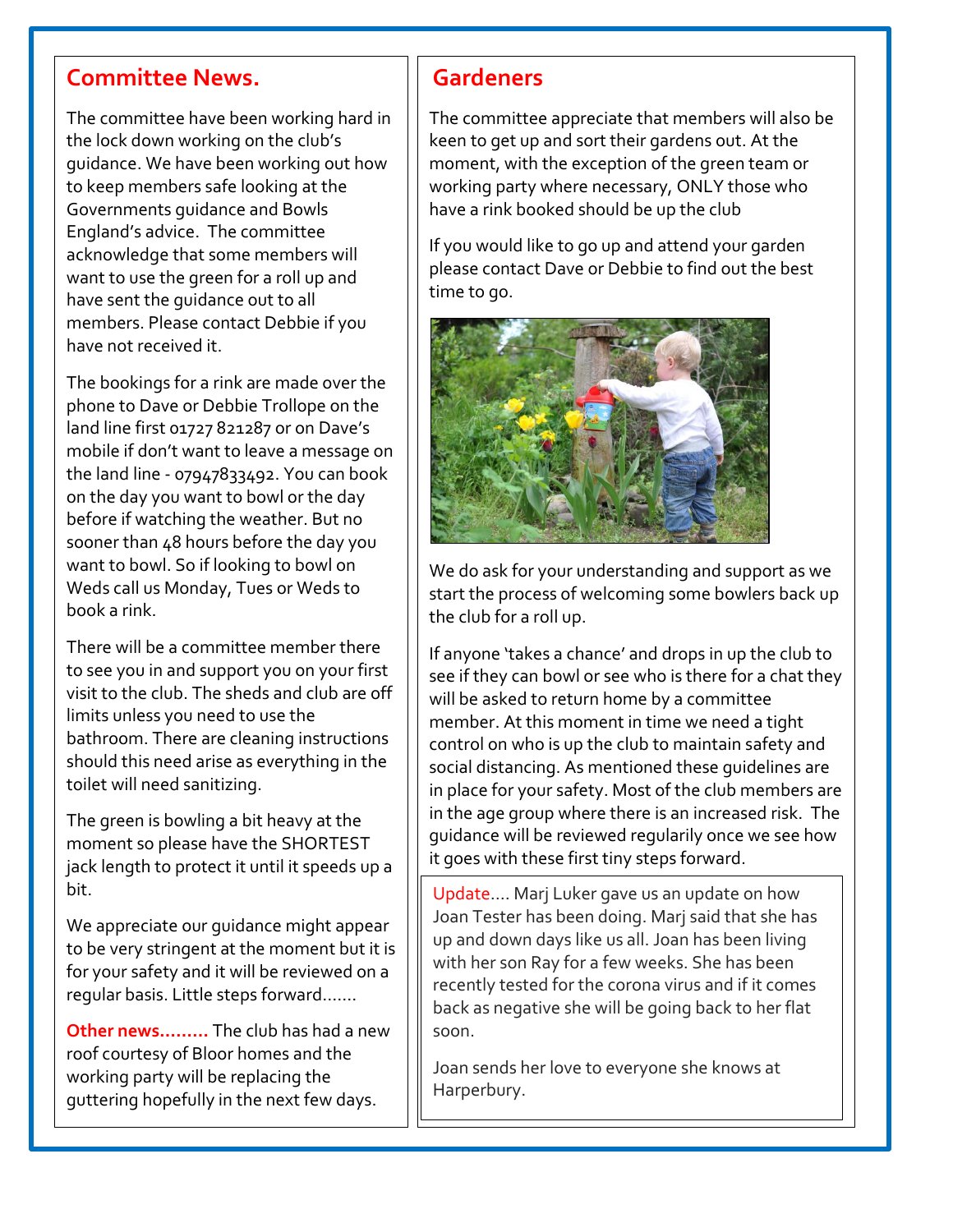As if these times are not hard enough there are people around that are trying to scam the vulnerable amongst us. Please be on your toes, never give ANY bank details or passwords out to people on the phone.

Tim A received this warning from one of his friends having received a phone call from a scam merchant……..

#### **SCAM ALERT**



I have just had a call from the "NHS Track and Trace service"

I was told that according to their system, I am likely to have been in close proximity to someone who has tested positive for COVID-19. This means that I now need to self-isolate for 7 days and take a COVID-19 test.

The caller was not able to tell me who it is or what location due to it being "confidential information."

He kept emphasising that I do need to be tested within the next 72 hours and he needs to get the best mailing address so that he can send a kit to me.

He then went on to say.."I just need to take a payment card so that we can finalise this and send the kit to you."

I was then told there is a one-off fee of £500 for the kit, and test results. He then kept repeating "Could you read off the long card number for me, please."

When saying no, he carried on to say

'This is not a free service. You need to give me the card number please - this is very important, and there are penalties for not complying."

\*The call was from a No Caller ID\*

ֺ֖֚֝֬

#### **Q DON'T FALL FOR IT Q There is no charge for the NHS testing.**